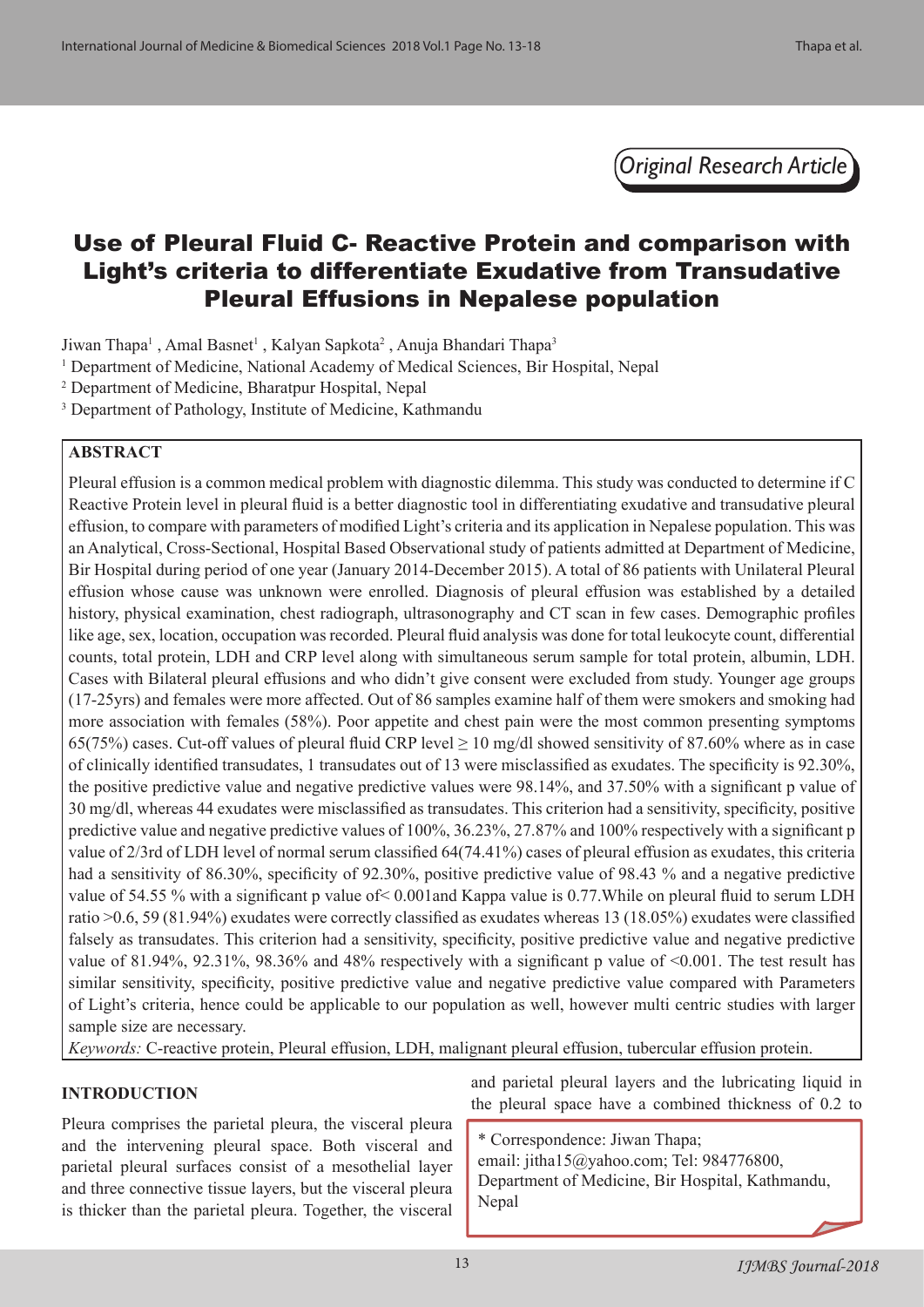0.4mm, while the width of the pleural space is 10 to 20 micrometers. Normally, the pleural spaces contain approximately 0.25 ml/kg of low protein liquid. The pleural space, under normal conditions, contains a small amount of fluid which is tightly regulated to ensure an efficient mechanical coupling between lung and chest wall [1].A pleural effusion is present when there is an excess quantity of fluid in the pleural space. Fluid enters the pleural space from the capillaries in the parietal pleura, interstitial spaces of the lungs via the visceral pleura and from the peritoneal cavity through channels in the diaphragm. It is removed via the lymphatic in the parietal pleura that absorbs 20 times more fluid than is normally formed. Excess accumulation occurs when the rate of pleural fluid formation exceeds its removal or due to blockade of lymphatic [2].

A mean pleural volume is 8.4mL per hemithorax or 0.26 ml per kg. The Pleural space has normally 7 and 14 ml of fluid and this amount of pleural fluid is not visible on chest radiograph. Conventional chest radiography with lateral decubitus views will show the presence and location of pleural effusion. When additional imaging is required to detect pleural effusion, to localize it, or guide thoracocentesis, Ultrasonography is the preferred technique for reasons of cost, availability and portability. When more detailed information about the pleural space (and other intrathoracic structures) is required CT is superior to USG [2].

Pleural effusion occurs in a variety of diseases. The first step in proper and adequate diagnosis of pleural effusion is correctly classifying it into exudative and transudative type. The primary reason to make this differentiation is that additional diagnostic procedures are indicated with exudative effusions to define the cause of the local disease. Pleural transudates are due either to alteration of hydrostatic and colloido-osmotic pressure in pleural capillaries, or to fluid passing from the peritoneal cavity to pleural cavity through defects in the diaphragm or lymph vessels, whereas pleural exudates are secondary to alteration of pulmonary capillary permeability or lymphatic obstruction. This categorization is useful in defining the patho-physiological mechanism and formulating a diagnostic approach to ascertain the etiologic diagnosis [3,4].

The primary reason to differentiate transudates and exudates is that, most transudative effusions implies a non-inflammatory process with no pleural disease involvement and usually require no further investigations as the cause is usually obvious and therapy is often targeted to underlying heart failure, renal diseases or cirrhosis. Exudative effusions on the other hand present more of a diagnostic challenge and needs extensive diagnostic studies to determine the specific cause for further management. Determining the cause of a pleural effusion is greatly facilitated by analysis of the pleural fluid. Thoracentesis is a simple bedside procedure that allows fluid to be rapidly sampled, visualized, examined, and quantified. Studies of pleural fluid characteristics in patients with diseases of known etiology have been used to develop criteria for separating effusions into transudates and exudates, each of which has a distinct differential diagnosis. Some diseases, such as pulmonary embolism can cause either transudative or exudative effusions.

These criteria are then used to categorize effusions of unknown etiology as transudates or exudates as the first step in determining a specific etiology. A systematic approach to analysis of the pleural fluid in conjunction with the clinical presentation should allow the clinician to diagnose the cause of an effusion in about 75 percent of patients at the first encounter [3]. Light's criteria has been universally accepted than any other criteria for differentiating transudates from exudates as a gold standard test for decades till now [4,5,6]. Light's criteria have a sensitivity and specificity of 99% and 98% but over last few years, many workers noted even Light's criteria misclassify significant percentage of the transudative pleural effusions as Exudative effusion[5,7].

Measurement of C-reactive protein (CRP) is widely used as a marker of inflammation and tissue damage [6]. Normal CRP in serum of healthy individuals is less than 10mg/dl. Blood levels of CRP are known to rise rapidly from normal baseline levels to as high as 50mg/ dl in infections and inflammations. CRP in pleural fluid >10mg/dl correlates more to exudative effusions and >30mg/dl correlates more to parapneumonic effusion with high sensitivity and specificity [8]. The determination procedure is inexpensive and does not take a lot of time. The half-life of CRP is constant; therefore, CRP level is mainly determined by the rate of production. This single test is easy and cost effective in our settings and avoids the need for simultaneous other blood and pleural fluid examinations in differentiating transudates from exudates. The aim of this study is to find out the variations in CRP concentrations in pleural effusions of various etiologies, to determine its usefulness in differentiating exudative from transudative pleural effusions with Light's criteria as comparison and to study its applicability in Nepalese population.

#### **METHODOLOGY**

This is an Analytical, Cross-Sectional, Hospital Based Observational study of patients admitted at Department of medicine, Bir hospital during period of one year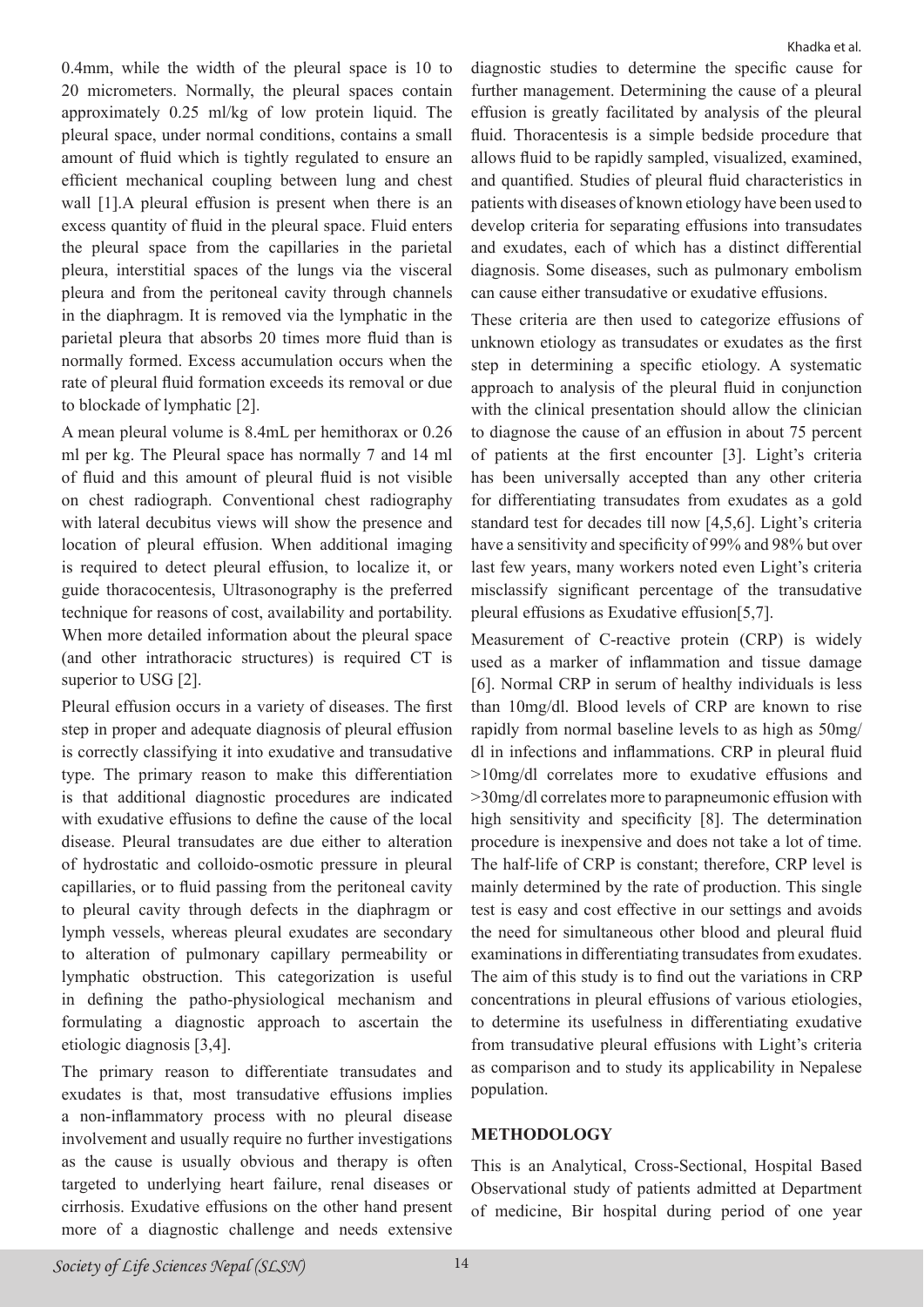(January 2014-December 2015). A total of 86 patients with Unilateral Pleural Effusion whose cause was unknown were enrolled. Diagnosis of pleural effusionwas established by a detailed history and physical examination, chest radiograph, ultrasonography and Computed Tomography scan chest where applicable. The patients were categorized into different groups based on clinical diagnosis (i.e., etiological diagnosis) as follows (1) Pleural effusions due to congestive cardiac failure (2) Tubercular pleural effusion (3) Parapneumonic pleural effusions (4) Malignant pleural effusion (5) Effusion due to Cirrhosis (6) Effusion of unclear and combined etiologies. Clinically, pleural effusion associated with congestive cardiac failure and liver cirrhosis was considered transudates and all other effusions were considered exudates. Modified Light's criteria for distinguishing between pleural exudates and transudates was applied (fluid is an exudate if one or more of the following criteria are met) Pleural fluid protein to serum protein ratio greater than 0.5, Pleural fluid Lactate dehydrogenase (LDH) to serum LDH ratio greater than 0.6, Pleural fluid LDH greater than two thirds of the upper limit of normal for the serum LDH[5,7].Those patients with unilateral pleural effusion underwent thoracentesis.10 ml of pleural fluid was obtained by a disposable plastic syringe maintaining all aseptic precautions in inpatient settings or at emergency. The plain sample of pleural fluid thus obtained was sent immediately to the laboratory for analysis. If analysis of these samples was not feasible immediately, it was refrigerated till analysis was done within 24 hours of sample collection. The pleural fluid was analyzed for total cells, differential cell counts, total protein, LDH and CRP level along with simultaneous serum sample for total protein, albumin, Stastistical analysis was done using SPSS 16.0.

#### **RESULTS**

A total of 86 patients aged 17-88yrs with unilateral pleural effusion were enrolled in this study. Out of them 42(49%) patients were males and 44 females (51%), maximum males (13) in age group 15- 25 years and (9) females in age group 35- 45 years and 65- 75 years. Maximum patients were from age group 15-25 years 17 (19.76%). 50% patients were smokers, which was comparatively higher 25 (58.14%) in female's vs males 18(41.86%).

Poor appetite and chest pain were the most common presenting symptoms 65(75%) cases, other common symptoms include Dyspnea (62.8%) and Cough (57.0%). Edema was the least common presenting symptom 14(16.3%), the most frequent symptom in males was chest pain  $52(81%)$  and fever  $22(50%)$  in females as shown in table 1.

Tuberculosis was found to be the main etiological agent for pleural effusion 43 (50.0%) in total and males 26 (60.4%) followed by malignancy 17(19.8%) while hepatic hydrothorax was the least common causative agent for pleural effusion 1(1.2%), malignant pleural effusion in females was the commonest cause of pleural effusion 11(25.0%). Details are shown in the table 2.

On the basis of clinical classification, among the 86 pleural effusion samples studied in this study, 73(85%) pleural effusion were exudates and 13(15%) pleural effusion samples were transudates. On evaluating modified Light's Criteria; Pleural fluid LDH level > 2/3rd of LDH level of normal serum classified 64(74.41%) cases of pleural effusion as exudates, this criteria had a sensitivity of 86.30%, specificity of 92.30%, positive predictive value of 98.43 % and a negative predictive value of 54.55 % with a significant p value of  $\leq 0.001$  and Kappa value is 0.77.While on pleural fluid to serum LDH ratio >0.6, 59 (81.94%) exudates were correctly classified as exudates whereas 13 (18.05%) exudates were classified falsely as transudates. This criterion had a sensitivity, specificity, positive predictive value and negative predictive value of 81.94%, 92.31%, 98.36% and 48% respectively with a significant p value of <0.001. Kappa value is 0.63. The ratio of pleural protein to serum protein more than 0.5 for exudates classified 78 (90.69%) effusions as exudates, this criterion had a sensitivity, specificity, positive predictive value and negative predictive values of 100%, 57.14%, 92.30% and 100% respectively with a significant p value of <0.001. Kappa value is 0.69. Details shown on table 3.

Cut-off v alues o f C RP l evel  $\geq 1$  0 m g/dl showed sensitivity of 87.60% 64 of 73 exudates where as in case of clinically identified transudates, 1 transudates out of 13 were misclassified as exudates. The specificity of this test was found to be higher than the sensitivity i.e. 92.30%. The positive predictive value and negative predictive values of 98.14%, and 37.50% with a significant p value of <0.001. All transudates were classified correctly as transudates if cut off values of CRP level was increased (> 30 mg/dl), whereas 44 exudates were misclassified as transudates. This criterion had a sensitivity, specificity, positive predictive value and negative predictive values of 100%, 36.23%, 27.87% and 100% respectively with a significant p value of  $\leq 0.001.13$  Parapneumonic effusion studied in this study, 12 (92.31%) were classified correctly as exudates by the criteria of CRP level  $> 10$ mg/dl, which was set as a cut-off value for discrimination of exudates and transudates. Only one Parapneumonic effusion was misclassified as transudates by this criterion. This criterion had a sensitivity values of 92.31% with a significant p value of  $\leq 0.001$ .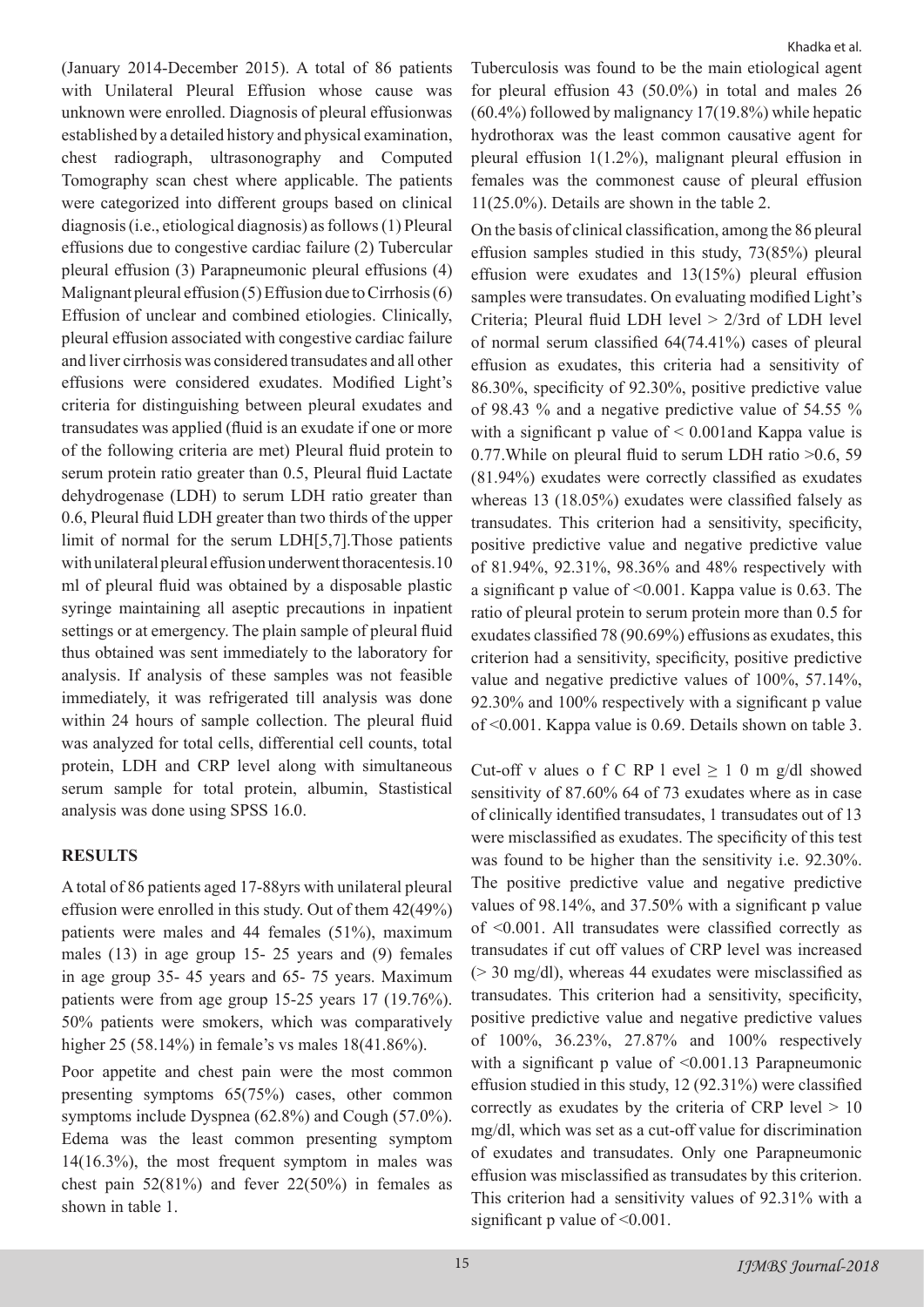#### **Table 1: Major symptom present in the study population DISCUSSION**

| <b>Symptoms</b>  | Total<br>Sample | <b>Total</b><br>cases | <b>Male</b> | <b>Female</b> |
|------------------|-----------------|-----------------------|-------------|---------------|
| Fever            |                 | $44(51.2\%)$          | $22(50\%)$  | 22(50.0%)     |
| Chest pain       |                 | $65(75.6\%)$          | 52(81%)     | $13(20\%)$    |
| Dyspnea          |                 | 54(62.8%)             | 28(53%)     | 26(47%)       |
| Cough            | 86              | 49(57.0%)             | 26(53%)     | 23(47%)       |
| Hemoptysis       |                 | 20(23.3%)             | 11(55%)     | 9(45%)        |
| Poor<br>appetite |                 | 65(75.6%)             | 36(55%)     | 29(45%)       |
| Weight loss      |                 | 28(32.6%)             | 16(57%)     | 12(43%)       |
| Edema            |                 | $14(16.3\%)$          | 3(79%)      | 11(21%)       |

**Table 2: Etiological distribution of the study population.**

| Etiology                      | Total        | Male         | Female       |  |  |
|-------------------------------|--------------|--------------|--------------|--|--|
| <b>CHF</b>                    | $11(12.8\%)$ | 1(9%)        | $10(91\%)$   |  |  |
| Empyema                       | $2(2.3\%)$   | $1(50\%)$    | $1(50\%)$    |  |  |
| Hepatic hydrothorax           | $1(1.2\%)$   | $1(100\%)$   | $0(0.0\%)$   |  |  |
| Malignant pleural<br>effusion | $17(19.8\%)$ | $6(35.2\%)$  | $11(64.7\%)$ |  |  |
| Parapneumonic effusion        | $13(15.1\%)$ | $7(53.8\%)$  | $6(46.1\%)$  |  |  |
| TB effusion                   | $43(50.0\%)$ | $26(60.4\%)$ | $17(36.9\%)$ |  |  |
|                               |              |              |              |  |  |

Table 3: Predictive values of different pleural fluid

|                                      |        | Sensitivity Specificity | Positive<br>predictive<br>value | Negative<br>predictive<br>value |
|--------------------------------------|--------|-------------------------|---------------------------------|---------------------------------|
| LDH>2/3<br>PF<br>of Serum            | 86.30% | 92.30%                  | 98.43%                          | 54.50%                          |
| PF<br>Serum<br>LDH ratio $>0.6$      | 81.94% | 92.30%                  | 98.36%                          | 48%                             |
| РF<br>serum<br>protein ratio<br>>0.5 | 100%   | 57.14%                  | 92.30%                          | 100%                            |
| PF CRP<br>$>30$ mg/dl                | 100%   | 31.88%                  | 36.17%                          | 100%                            |
| PF CRP<br>$>10$ mg/dl                | 87.60% | 92.30%                  | 98.14%                          | 37.50%                          |

Pleural effusions occur in different diseases: Transudative pleural effusions like Congestive heart failure, Cirrhosis of liver, Pulmonary embolization, Nephrotic syndrome, Peritoneal dialysis, Superior vena cava obstruction, Myxedema, Urinothorax and Exudative pleural effusions in Neoplastic diseaseMetastatic disease Mesothelioma, Infectious diseases, Pulmonary embolization, Gastrointestinal disease, Esophageal perforation, Pancreatic disease, Intraabdominal abscesses, Diaphragmatic hernia, after abdominal surgery, Endoscopic variceal sclerotherapy, after liver transplant, Collagen vascular diseases, Rheumatoid pleuritis, Systemic lupus erythematosus, Drug-induced lupus, Immunoblastic lymphadenopathy, Sjögren's syndrome, Granulomatosis with polyangiitis, Churg-Strauss syndrome, Post-coronary artery bypass surgery, Asbestos exposure, Sarcoidosis, Uremia, Meigs' syndrome, Yellow nail syndrome, Drug-induced pleural diseases. (Nitrofurantoin, Dantrolene, Methysergide, Bromocriptine, Procarbazin, Amiodarone), Trapped lung, Radiation therapy, Post-cardiac injury syndrome, Hemothorax, Iatrogenic injury, Ovarian hyperstimulation syndrome, Pericardial disease, Chylothorax [1]. The clinical features play an important role in identifying the pathogenesis, the first step in proper and adequate diagnosis of pleural effusion is correctly classifying it into exudative and transudative types by analysis of the pleural fluid for appropriate management. The sample size of this study was 86 which is comparable to 73 Perlat Kapisyzi et al<sup>[9]</sup>., 100 patients of Hoda Abu Youssef et al<sup>[10]</sup>. 148 of U. Yilmaz Toray et al[11]. 72 of Castano Vdriales JL et al[8]. The incidence of exudates in our study was 74 and 12 were transudates. The transudates were fewer in numbers in other studies as well. Castano V driales JL et al[8] had 17 transudates, Perlat Kapisyzi et al had 18, and Porcel<sup>[12]</sup> which were as similar as in this study.

This study mostly involved cases of pleural effusion that were secondary to tubercular pleurisy 43 (50 %)cases followed by malignancy 17(19.8%) cases, parapneumonic effusion 13 (15.1%)cases, congestive heart failure 11(12.8%)cases and few cases of hepatic hydrothorax 1 (1.2%) secondary to chronic liver disease and empyema thoracis 2(3 %). The frequency of tubercular pleural effusion was similar in study conducted by Dhital K R and co workers13done in Kathmandu, Nepal fromJuly 2010 to August 2011 where tubercular effusion was the most common pleural effusion in the study accounting 21 out of 62 cases (33.9%), while Carcinoma lung was the second most common cause accounting for 14.5% (9), Similarly in a study done by Guleria et al<sup>[14]</sup>. in India, in 2003 involving 75 patients, 50 patients had exudative (25 tubercular and 25 non-tubercular) and 25 had transudative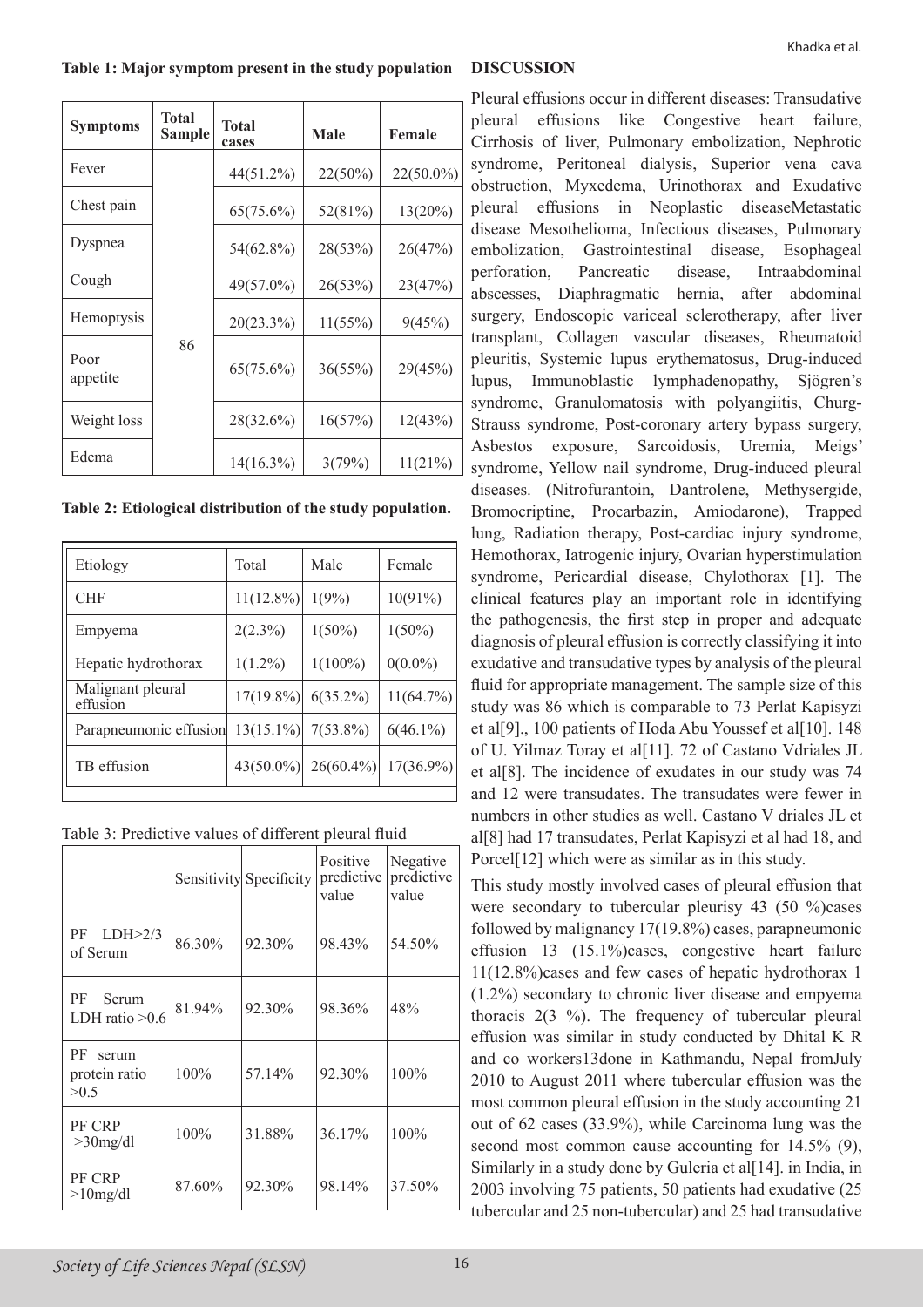effusion. This distribution closely resembles the etiological distribution of pleural effusion of this study. Tuberculosis is very common in our part of the world with high prevalence. Although tuberculosis may present with a variety of symptoms and morphological presentations in the lung, this study mostly involved patients with tubercular pleurisy. In developed countries as shown in study by Storey and coworkers [15] at mayo clinic in a series of 133 patients reported that malignancy accounted for nearly 50 percent of patients with pleural effusion and that nearly one third of the patients with malignancy and effusion had lymphoma.

The age distribution in this study showed that the minimum and maximum age of the study population was 17 and 88 years respectively with a range of 71 years. The mean age was 46 years with a standard distribution of 20.6 years. Most of the study population were between the age group of 15-25 years (19.76 %) representing the active working age group and 15.11 % were  $\geq$  65 years of age.

Out of 86 patients, 42 patients were male (48.8%) and 44 female sex (51. 2%).The number of female patients were slightly higher than male patients. The higher incidence of female patients as compared to males may be due to higher incidence of smoking, poor economic, sanitation and indoor activities. 43 patients were found to be smokers. Among the 43 smokers, 18(41.86%) smokers were males and 25(58.13%) smoker was from females. The number of smokers was comparatively high in females than in males. Using clinical diagnosis in this study the number of patients having exudative and transudative pleural effusion were  $73$   $(85.04\%)$  and  $13$   $(15\%)$  respectively. This is comparable with the most studies in pleural effusion were the number of exudates out proportion transudates by several folds [1,2,4,5,16,17,18].

Using different parameters of Light's Criteria, the study showed that 74.41% (64), 90.69% (78) and 70.94% (61) of the pleural effusion were classified as exudate with pleural fluid LDH  $> 2/3$ rd of the serum level, pleural protein to serum protein ratio of  $> 0.5$  and pleural fluid to serum LDH ratio >0.6 respectively. These Figures could possibly be due to high proportions of tubercular pleural effusion, which gives exudative characteristics on laboratory evaluation of the pleural fluid biochemical parameters. Pleural fluid LDH ratio and absolute pleural correctly classified as exudates by the criteria of CRP level  $> 10$  mg/dl, which was set as a cut-off value for discrimination of exudates and transudates. While 8 samples were misclassified as transudates by this criterion. This criterion had a sensitivity values of 81.39% with a significant p value of  $\leq 0$ . 001.Among the 13 Parapneumonic effusion studied in this study, 12 (92.31%) were classified correctly as exudates by the criteria of CRP level  $> 10$  mg/dl, which was set as a cutoff value for discrimination of exudates and transudate.

#### **CONCLUSION**

With classifying threshold of CRP >10mg/dl only 63 of 73 clinically defined exudates were correctly classified fluid LDH values correlated well with the clinical diagnosis in this study as compared to pleural fluid to serum protein ratio with better sensitivity, specificity and predictive values which is similar to the findings in the study by Hamal and coworkers [19].

Higher mean value for CRP level was found in parapneumonic effusion 33.91 mg/dl with the standard deviation of 10.02 and followed by 16.41 mg/dl in TB effusion with standard deviation 6.82. Lower mean value for CRP level was noted for CHF i.e, 9 mg/dl with standard deviation of 2.59. For exudates, mean value of CRP level was observed as 18.56mg/dl with standard deviation 11.01. For the total 86 pleural effusions, the mean value of CRP level was found to be 16.68 mg/dl with standard deviation 11.54 and the mean CRP in transudates is less than 10 mg/dl.

Out of 43 TB effusions fluid i.e. clinically defined exudates in this study, 35 (81.40%) TB effusion were as exudates and showed the sensitivity of 87.6% and misclassified 1 transudate as exudate. The result has almost similar sensitivity, specificity, positive predictive value and negative predictive value compared with Parameters of Light's criteria. Measurement of this single parameter can add better results in differentiating exudates from transudates as well for identifying parapneumonic effusions and identifying tubercular pleural effusion. CRP>30mg/dl showed better correlation in classifying exudates. However, larger population based multicenter studies needed to be done to reach a definitive conclusion. Acknowledgements:

We would like to extent our heartiest gratitude to Medical ward staffs and Medical record division, Bir Hospital.

## **REFERENCES**

- 1. Kasper DL, Fauci AS, Longo DL, Braunwald E, Hauser SL, Jameson JL, eds. Harrison's Principles of Internal Medicine. 18th ed. New York, NY: McGraw- Hill; 2012:2178.
- 2. Noppen M. Normal volume and cellular contents of pleural fluid. Paediatric respiratory reviews. 2004;5 Suppl A:S201-3.
- 3. Sahn SA. State of the art. The pleura. The American review of respiratory disease. 1988;138 (1):184-234.
- 4. Broaddus VC, Light RW. What is the origin of pleural transudates and exudates? Chest. 1992;102 (3):658-9.